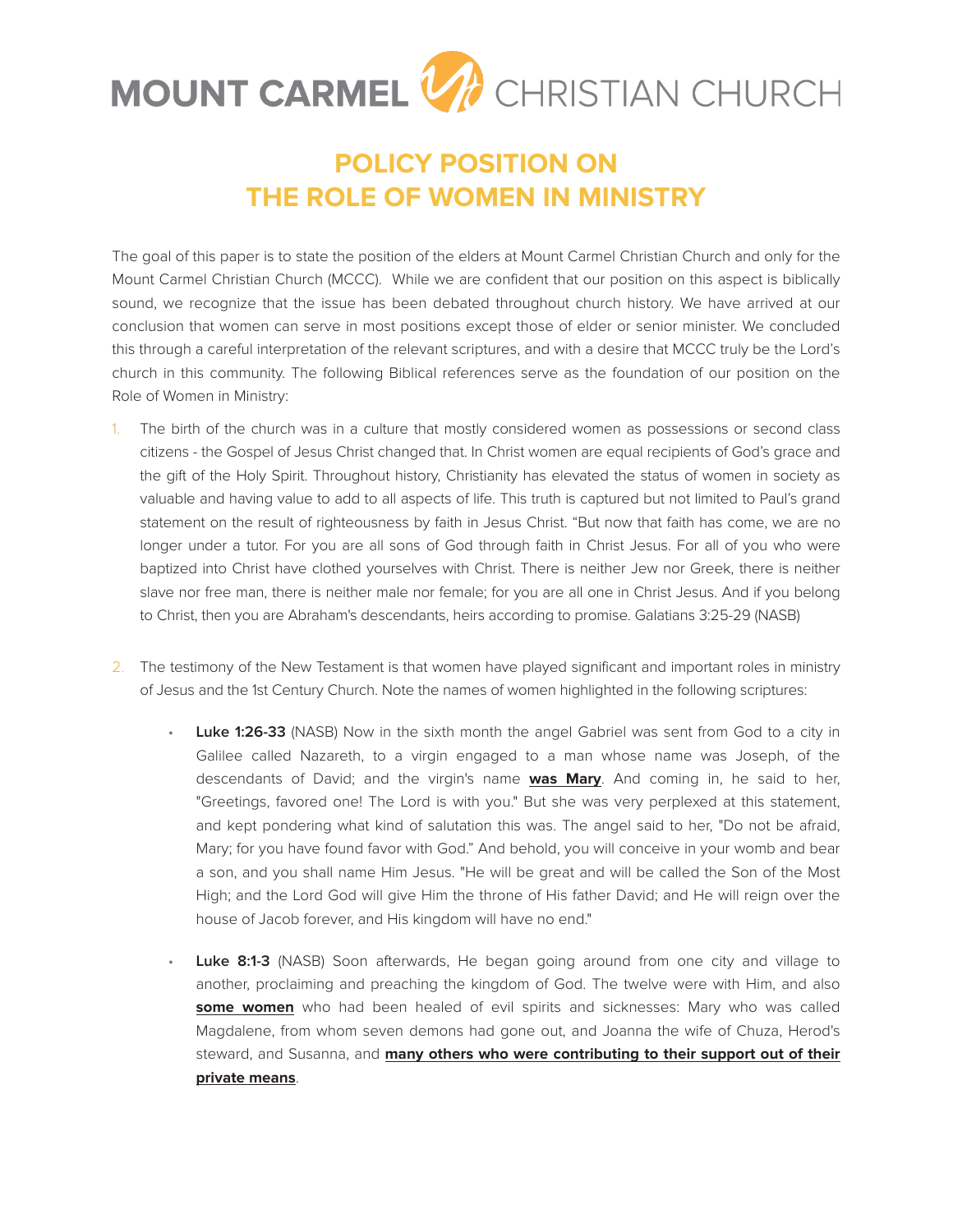- **Luke 24:1-12** (NASB) But on the first day of the week, at early dawn, they came to the tomb bringing the spices which they had prepared. And they found the stone rolled away from the tomb, but when they entered, they did not find the body of the Lord Jesus. While they were perplexed about this, behold, two men suddenly stood near them in dazzling clothing; and as the women were terrified and bowed their faces to the ground, the men said to them, "Why do you seek the living One among the dead? "He is not here, but He has risen. Remember how He spoke to you while He was still in Galilee, saying that the Son of Man must be delivered into the hands of sinful men, and be crucified, and the third day rise again." And they remembered His words, and returned from the tomb and reported all these things to the eleven and to all the rest. **Now they were Mary Magdalene and Joanna and Mary the mother of James; also the other women with them were telling these things to the apostles**. But these words appeared to them as nonsense, and they would not believe them. But Peter got up and ran to the tomb; stooping and looking in, he saw the linen wrappings only; and he went away to his home, marveling at what had happened.
- **Acts 16:14-15** (NASB) A **woman named Lydia**, from the city of Thyatira, a seller of purple fabrics, a worshiper of God, was listening; and the Lord opened her heart to respond to the things spoken by Paul. And when she and her household had been baptized, she urged us, saying, "If you have judged me to be faithful to the Lord, come into my house and stay." And she prevailed upon us.
- **Acts 17:34** (NASB) But some men joined him and believed, among whom also were Dionysius the Areopagite and a **woman named Damaris** and others with them.
- **Acts 18:1-3** (NASB) After these things he left Athens and went to Corinth. And he found a Jew named Aquila, a native of Pontus, having recently come from Italy with **his wife Priscilla**, because Claudius had commanded all the Jews to leave Rome. He came to them, and because he was of the same trade, he stayed with them and they were working, for by trade they were tent-makers.
- **Acts 18:24-26** (NASB) Now a Jew named Apollos, an Alexandrian by birth, an eloquent man, came to Ephesus; and he was mighty in the Scriptures. This man had been instructed in the way of the Lord; and being fervent in spirit, he was speaking and teaching accurately the things concerning Jesus, being acquainted only with the baptism of John; and he began to speak out boldly in the synagogue. But when **Priscilla** and Aquila heard him, they took him aside and explained to him the way of God more accurately.
- **Acts 21:7-9** (NASB) When we had finished the voyage from Tyre, we arrived at Ptolemais, and after greeting the brethren, we stayed with them for a day. On the next day we left and came to Caesarea, and entering the house of Philip the evangelist, who was one of the seven, we stayed with him. **Now this man had four virgin daughters who were prophetesses**.
- **Romans 16:1-16** (NASB) I commend to you our sister **Phoebe**, who is a servant of the church which is at Cenchrea; that you receive her in the Lord in a manner worthy of the saints, and that you help her in whatever matter she may have need of you; for she herself has also been a helper of many, and of myself as well. Greet **Prisca** and Aquila, my fellow workers in Christ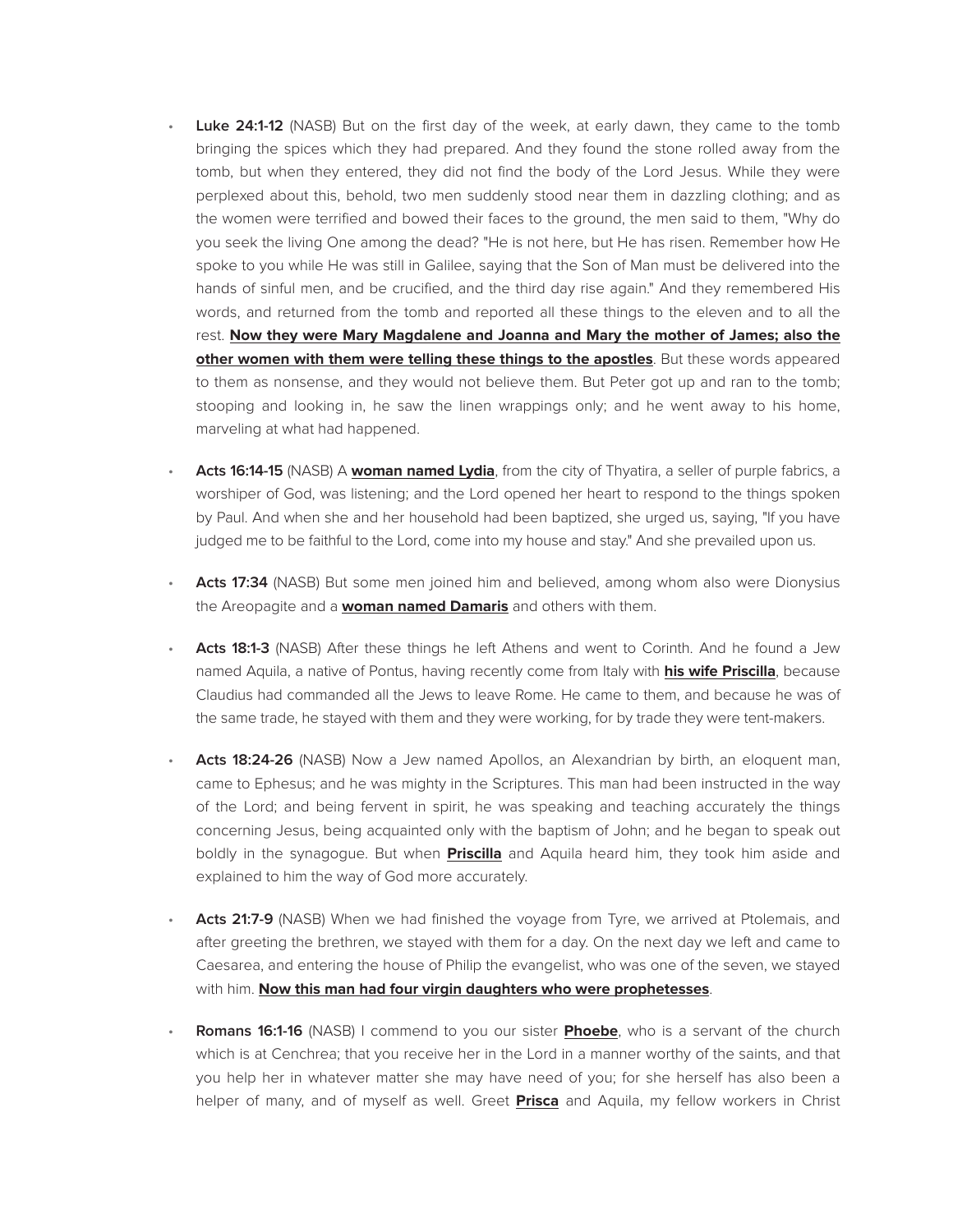Jesus, who for my life risked their own necks, to whom not only do I give thanks, but also all the churches of the Gentiles; also greet the church that is in their house. Greet Epaenetus, my beloved, who is the first convert to Christ from Asia. Greet **Mary**, who has worked hard for you. Greet Andronicus and Junias, my kinsmen and my fellow prisoners, who are outstanding among the apostles, who also were in Christ before me. Greet Ampliatus, my beloved in the Lord. Greet Urbanus, our fellow worker in Christ, and Stachys my beloved. Greet Apelles, the approved in Christ. Greet those who are of the household of Aristobulus. Greet Herodion, my kinsman. Greet those of the household of Narcissus, who are in the Lord. Greet Tryphaena and Tryphosa, workers in the Lord. Greet Persis the beloved, who has worked hard in the Lord. Greet Rufus, a choice man in the Lord, also his **mother** and mine. Greet Asyncritus, Phlegon, Hermes, Patrobas, Hermas and the brethren with them. Greet Philologus and Julia, Nereus and his **sister**, and Olympas, and all the saints who are with them. Greet one another with a holy kiss. All the churches of Christ greet you.

- **1 Corinthians 16:19** (NASB) The churches of Asia greet you. Aquila and **Prisca** greet you heartily in the Lord, with the church that is in their house.
- **Philippians 4:2-3** (NASB) I urge **Euodia and I urge Syntyche** to live in harmony in the Lord. Indeed, true companion, I ask you also to help these women who have shared my struggle in the cause of the gospel, together with Clement also and the rest of my fellow workers, whose names are in the book of life.
- **Colossians 4:13-15** (NASB) For I testify for him that he has a deep concern for you and for those who are in Laodicea and Hierapolis. Luke, the beloved physician, sends you his greetings, and also Demas. Greet the brethren who are in Laodicea and also **Nympha** and the church that is in her house.
- **2 Timothy 4:19** (NASB) Greet **Prisca** and Aquila, and the household of Onesiphorus.
- 3. The local congregation leadership roles of Elder/Bishop/Shepherd and Deacon are given to MARRIED men. As married men, their wives are to be active partners in the ministry. They are to be role models of godly Christian women discipling other women.
	- **1 Timothy 3:1-13** (NASB) It is a trustworthy statement: if any man aspires to the office of overseer, it is a fine work he desires to do. An overseer, then, must be above reproach, the **husband of one wife**, temperate, prudent, respectable, hospitable, able to teach, not addicted to wine or pugnacious, but gentle, peaceable, free from the love of money. He must be one who manages his own household well, keeping his children under control with all dignity (but if a man does not know how to manage his own household, how will he take care of the church of God?), and not a new convert, so that he will not become conceited and fall into the condemnation incurred by the devil. And he must have a good reputation with those outside the church, so that he will not fall into reproach and the snare of the devil. Deacons likewise must be men of dignity, not double-tongued, or addicted to much wine or fond of sordid gain, but holding to the mystery of the faith with a clear conscience. These men must also first be tested; then let them serve as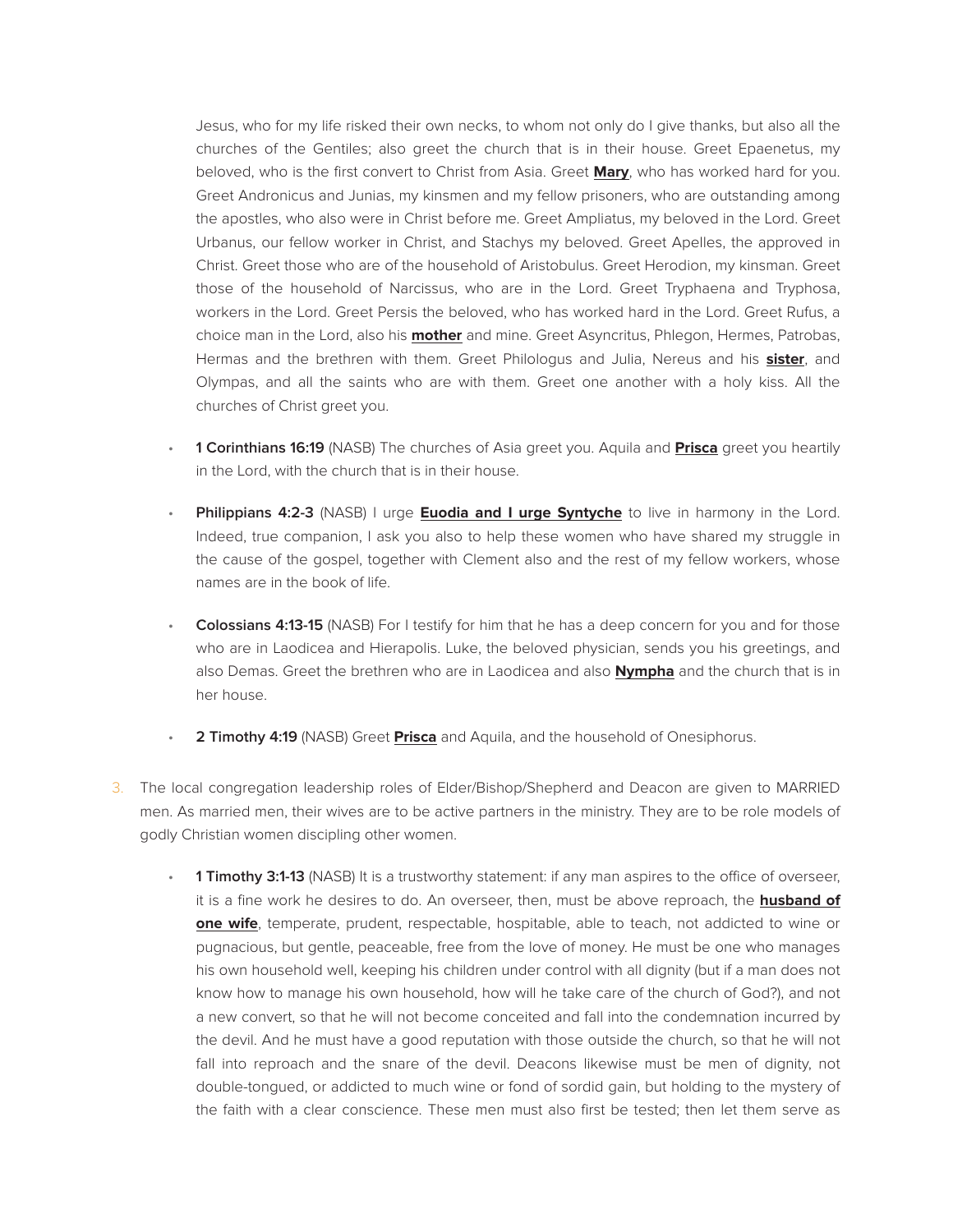deacons if they are beyond reproach. **Women (Or Wives) must likewise be dignified, not malicious gossips, but temperate, faithful in all things**. Deacons must be husbands of only one wife, and good managers of their children and their own households. For those who have served well as deacons obtain for themselves a high standing and great confidence in the faith that is in Christ Jesus.

- **Titus 1:5-9** (NASB) For this reason I left you in Crete, that you would set in order what remains and appoint elders in every city as I directed you, namely, if any man is above reproach, the **husband of one wife**, having children who believe, not accused of dissipation or rebellion. For the overseer must be above reproach as God's steward, not self-willed, not quick-tempered, not addicted to wine, not pugnacious, not fond of sordid gain, but hospitable, loving what is good, sensible, just, devout, self-controlled, holding fast the faithful word which is in accordance with the teaching, so that he will be able both to exhort in sound doctrine and to refute those who contradict.
- 4. Women are specifically instructed to devote themselves to the discipleship of other women in Christ.
	- **Titus 2:3-5** (NASB) **Older women** likewise are to be reverent in their behavior, not malicious gossips nor enslaved to much wine, teaching what is good, so that they may encourage the **young women** to love their husbands, to love their children, to be sensible, pure, workers at home, kind, being subject to their own husbands, so that the word of God will not be dishonored.
- 5. Instruction dealing with problems in the church concerning the conduct of women within the church. In Paul's 1st letter to the Corinthian church he addresses a number of problems that were going on in that young congregation. One of the biggest issues was the disorder in their worship gatherings. The women were not appropriately dressed in church, the church was taking the Lord's Supper in divided groups, and people were out of control speaking in tongues. As part of his conclusion to his corrective teaching Paul says these words:
	- **1 Corinthians 14:34-36** (NASB) **The women are to keep silent in the churches**; for they are not permitted to speak, but are to subject themselves, just as the Law also says. If they desire to learn anything, let them ask their own husbands at home; for it is improper for a woman to speak in church. Was it from you that the word of God first went forth? Or has it come to you only?

A similar issue is addressed in Paul's 1st letter to Timothy, he gives instruction to Timothy on issues that Timothy needed to address and correct in the church of Ephesus. One of those issues had to do with women who were not demonstrating a godly attitude and conduct. These women were trying to take over the church. Hence we have Paul's instruction as follows:

• **1 Timothy 2:9-15** (NASB) Likewise, **I want women to adorn themselves with proper clothing**, modestly and discreetly, not with braided hair and gold or pearls or costly garments, but rather by means of good works, as is proper for women making a claim to godliness. **A woman must quietly receive instruction with entire submissiveness. But I do not allow a woman to teach or exercise authority over a man, but to remain quiet**. For it was Adam who was first created,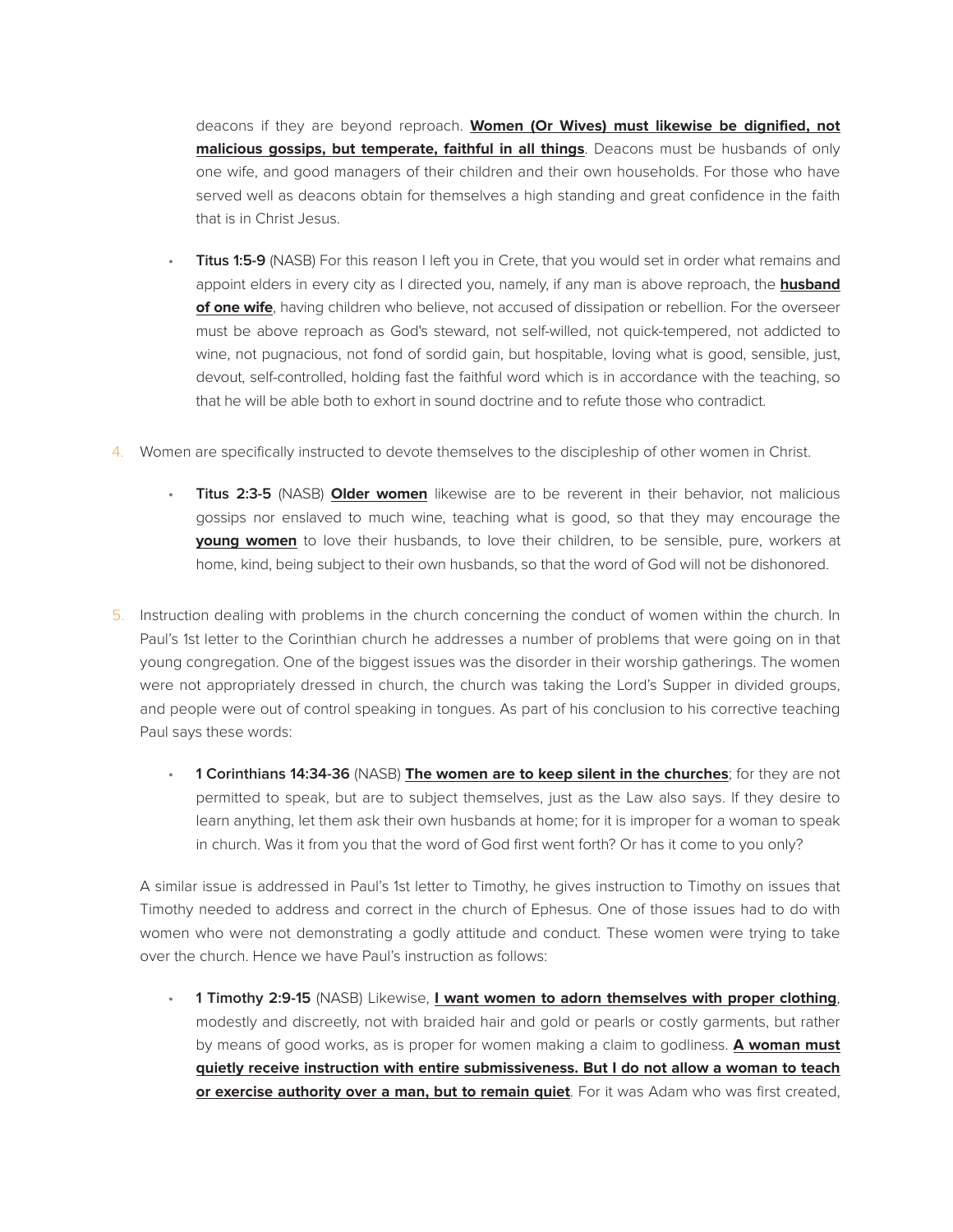and then Eve. And it was not Adam who was deceived, but the woman being deceived, fell into transgression. But women will be preserved through the bearing of children if they continue in faith and love and sanctity with self-restraint.

It should be noted that immediately following this admonition, Paul goes into his instruction on the selection of Elders and Deacons. He makes it clear that these are the individuals who are given the responsibility to oversee and shepherd the local church.

## **So what can be concluded from these two passages?**

- 1. There was problem in the early church of women trying to take over the church in worship service and subsequently church leadership.
- 2. Paul's correction was twofold: A. To reinforce the teaching that Peter reiterated in his letter regarding being a godly woman:
	- 1 Peter 3:1-6 (NASB) In the same way, you wives, be submissive to your own husbands so that even if any of them are disobedient to the word, they may be won without a word by the behavior of their wives, as they observe your chaste and respectful behavior. Your adornment must not be merely external—braiding the hair, and wearing gold jewelry, or putting on dresses; but let it be the hidden person of the heart, with the imperishable quality of a gentle and quiet spirit, which is precious in the sight of God. For in this way in former times the holy women also, who hoped in God, used to adorn themselves, being submissive to their own husbands; just as Sarah obeyed Abraham, calling him lord, and you have become her children if you do what is right without being frightened by any fear.
- 3. Because of this problem Paul makes a practice to direct the new churches he plants not to allow these women to behave in a manner where they take things over in church.

## **Based upon these scriptures and our study, the Elders of MCCC:**

- 1. Recognize and celebrate that all people regardless of race, gender, age or status can be made right with God through faith in Jesus. Women are equal recipients of the twofold promise of the Gospel forgiveness of sin and the gift of Holy Spirit.
- 2. Women are vital to the ministry of the church. The work of the church has been carried forward by the service of women from the beginning until now. We are honored and humbled by the many dedicated servant-sisters-in-Christ who heed the call to ministry in the church. These women have responded to the call to ministry and have been gifted for ministry by the Holy Spirit.
- 3. The ministry of Elders, and Senior Ministers as functioning preaching/teaching elder and deacon has been given to mature godly married men. It is clear from God's Word that such men are best qualified to serve in these roles. The model for the leadership structure for the church is the godly family. Just as husband and wife have roles in the partnership of marriage and family - so do the Elder (man) and his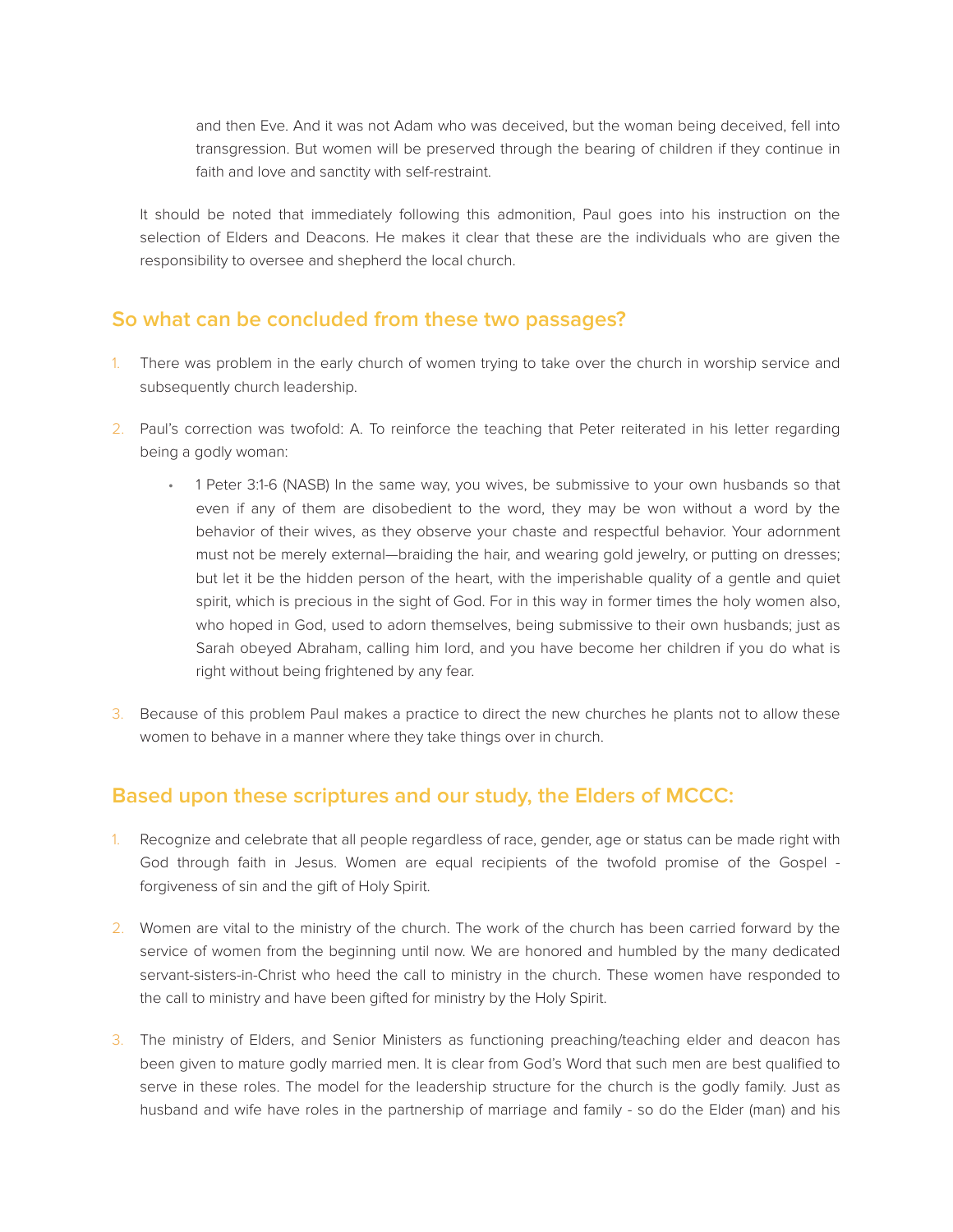wife in the same pattern. We see that the place for women to serve in these ministry roles is as godly wives/women - who partner in support, prayer and service with their husbands to provide oversight, shepherding and discipleship of the church.

- 4. Regarding the teaching on women not teaching or having authority over men. As Elders of MCCC, we believe that in light of the witness of all scripture it is incumbent on us (Elders) to apply these directives given to address the specific problems in the 1st Century church in this way: Women who are gifted in teaching scripture can be permitted by approval of the elders (either directly or through the trust given to the Minister) in gatherings that include men using the following evaluation criteria:
	- I. **Character**  Does this woman exhibit the godly character as described in scripture for a Christian woman? Is she a member of MCCC and has a track record of faithfulness in following our church leaders?
	- II. **Content**  Is what is to be taught or communicated adhere to the standards of sound Biblical doctrine?
	- III. **Context** Does the context of the teaching event audience, message, location etc., and adhere to the directives of scripture regarding how the church of Jesus Christ is to function?

These criteria will be used by MCCC Elders to determine the appropriateness of a woman serving in ministry in order to give approval or deny the activity or actions of women serving the church.

As stated above, we see no distinction between men and women in regards to their inherent worth as created in the image of God (Gen. 1:26-27; Gen. 2: 21-23) or in their ability to be full heirs and members of the Church of Jesus Christ. In this regard we hold Galatians 3:28 that in Christ, "there is neither Jew nor Greek, slave nor free, male nor female, for you are all one in Christ Jesus." This verse does not destroy role differentiation between male and female as outlined in other parts of scripture, it only informs us that all people, regardless of their gender or status can receive the full inheritance that is available in Christ Jesus.

How do we summarize such a complex issue which requires multiple interpretative decisions regarding the biblical evidence? While some pick and choose various scriptures to hold more weight or relevance than others, we have tried to arrive at a position that looks at the entire canon of the New Testament specifically, but also the principles found in the Old Testament as well. With the principle of male headship, there are still tremendous opportunities for women to serve at MCCC, even in various leadership positions. Women can teach children, other women and facilitate ministries under the authority of the elders. Even with the limitations for women to not serve in the role of an elder or senior minister; it must be remembered that the ministry of eldership is the product of a Christ-centered and mature family where husband and wife operate by God given roles (Ephesians 5:22 – Ephesians 6:4) in the partnership of marriage and child rearing. Thus the ministry of eldership includes the partnership and participation of the elders' wives, requiring these women to be as much the model of Christian maturity as women as their husbands are to be models of Christian maturity as men (See 1 Timothy 3:11, Titus 2:3-5, Proverbs 31:10-31). Women can have significant staff and volunteer leadership roles serving as ministry facilitators, team leaders, counselors, and in finance and administrative positions for example.